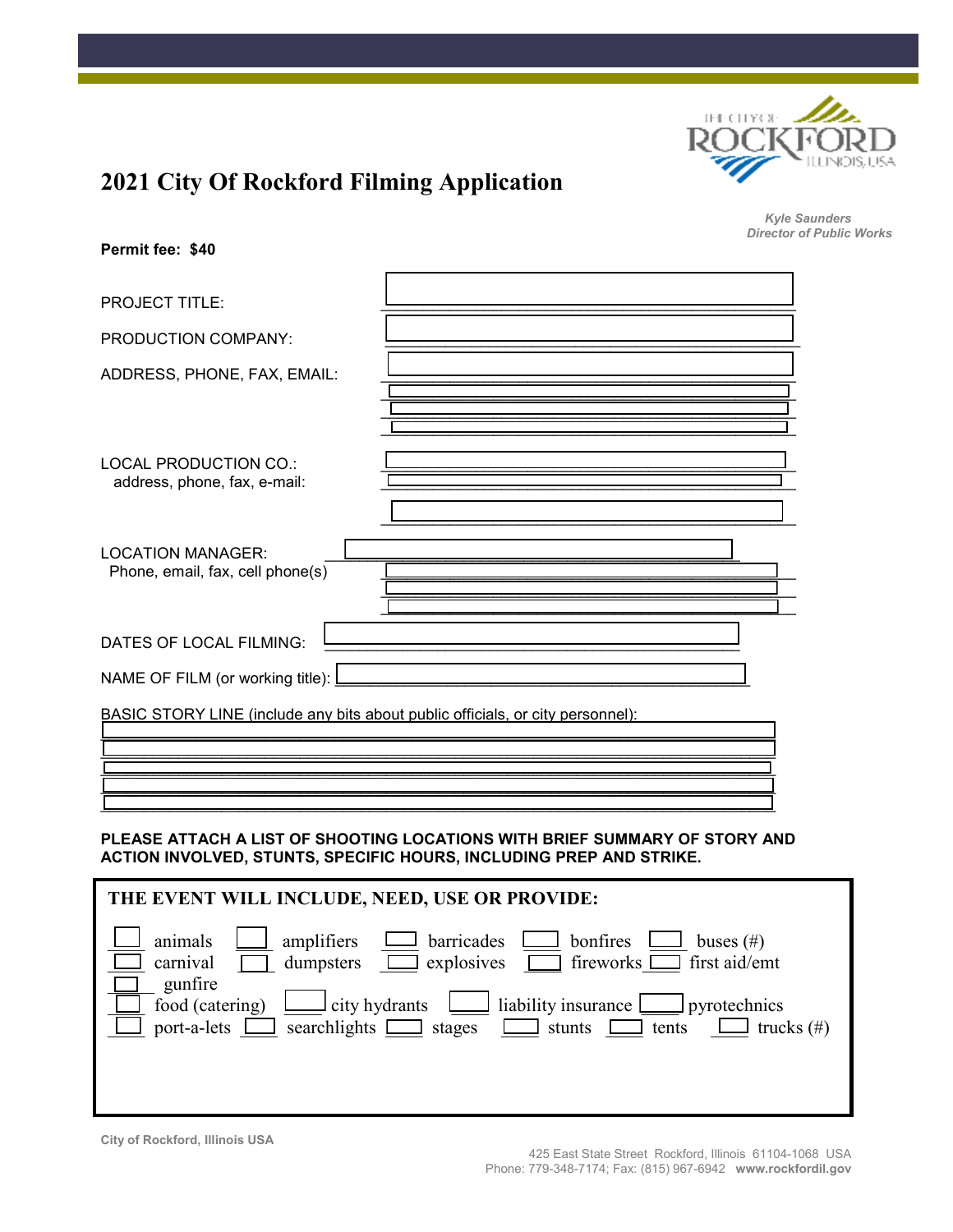

*Kyle Saunders Director of Public Works*

**Description and number of vehicles (auto, motor homes, trucks, vans, etc.) :** 

#### *As a condition of approval, film company MUST NOTIFY neighbors and businesses within the area, and RMTD if affecting bus route.*

\_\_\_\_\_\_\_\_\_\_\_\_\_\_\_\_\_\_\_\_\_\_\_\_\_\_\_\_\_\_\_\_\_\_\_\_\_\_\_\_\_\_\_\_\_\_\_\_\_\_\_\_\_\_\_\_\_\_\_\_\_\_\_\_\_\_\_\_\_\_\_\_\_\_\_\_\_\_\_\_\_\_\_\_\_\_ \_\_\_\_\_\_\_\_\_\_\_\_\_\_\_\_\_\_\_\_\_\_\_\_\_\_\_\_\_\_\_\_\_\_\_\_\_\_\_\_\_\_\_\_\_\_\_\_\_\_\_\_\_\_\_\_\_\_\_\_\_\_\_\_\_\_\_\_\_\_\_\_\_\_\_\_\_\_\_\_\_\_\_\_\_\_

Insurance Requirements: Proof of insurance is required of applicant/producer and subcontractors if the filming will include carnival rides, fireworks, controlled burn or pyrotechnics. The City of Rockford must be listed as additional insured if filming is on city property or using any city equipment (streets, sidewalks, city parking lots, bridge, buildings).

### Applicant **must submit a Certificate of Insurance for commercial liability insurance with limits not less than \$1,000,000, naming the City of Rockford as Additional Insured AND Certificate Holder.**

How long has this company been in existence?

Indicate any security measures being taken (i.e. private security, fences, perimeter or entrance guards, fences): \_\_\_\_\_\_\_\_\_\_\_\_\_\_\_\_\_\_\_\_\_\_\_\_\_\_\_\_\_\_\_\_\_\_\_\_\_\_\_\_\_\_\_\_\_\_\_\_\_\_\_\_\_\_\_\_\_\_\_\_\_\_\_\_\_\_\_\_\_\_\_\_\_\_\_\_\_\_\_

\_\_\_\_\_\_\_\_\_\_\_\_\_\_\_\_\_\_\_\_\_\_\_\_\_\_\_\_\_\_\_\_\_\_\_\_\_\_\_\_\_\_\_\_\_\_\_\_\_\_\_\_\_\_\_\_\_\_\_\_\_\_\_\_\_\_\_\_\_\_\_\_\_\_\_\_\_\_\_\_\_\_\_\_\_\_ \_\_\_\_\_\_\_\_\_\_\_\_\_\_\_\_\_\_\_\_\_\_\_\_\_\_\_\_\_\_\_\_\_\_\_\_\_\_\_\_\_\_\_\_\_\_\_\_\_\_\_\_\_\_\_\_\_\_\_\_\_\_\_\_\_\_\_\_\_\_\_\_\_\_\_\_\_\_\_\_\_\_\_\_\_\_  $\mathcal{L}_\text{max}$  and  $\mathcal{L}_\text{max}$  and  $\mathcal{L}_\text{max}$  and  $\mathcal{L}_\text{max}$  and  $\mathcal{L}_\text{max}$  and  $\mathcal{L}_\text{max}$ 

Who is authorized to make decisions in case of emergency (weather or otherwise)? Specify names, where located during event and phone

 $\overline{\phantom{a}}$  , and the contract of the contract of the contract of the contract of the contract of the contract of the contract of the contract of the contract of the contract of the contract of the contract of the contrac **Applicant, agrees to faithfully observe and comply with the conditions, regulations and provisions of the City, and obey all City, State and Federal laws. As a condition of approval of this request for use of public property, the undersigned, agrees to comply with all applicable laws, maintain the premises in good condition, and promises to defend, indemnify and save harmless the City of Rockford, its agents, officials and employees, from all suits, claims, damages, causes of action or demands of any kind arising out of, from, or in connection with the use of public property.** 

 **SIGNED:\_\_\_\_\_\_\_\_\_\_\_\_\_\_\_\_\_\_\_\_\_\_\_\_\_\_\_\_\_\_\_\_\_\_\_\_\_\_\_\_\_\_\_\_\_** 

 **Name** 

For information on the following, please contact:

Bus Routes and Operations: Rockford Mass Transit District, 520 Mulberry St., (815) 961-2222 Park District Facilities: Rockford Park District, (815) 987-8800; www.rockfordparkdistrict.org Tourism assistance: Rockford Area Convention & Visitors Bureau, 211 N. Main, 963-8111; www.gorockford.com

### **RETURN TO: Martin Bloom or Rebecca Edwards, City of Rockford Public Works 779-348-7174.**

**City of Rockford, Illinois USA**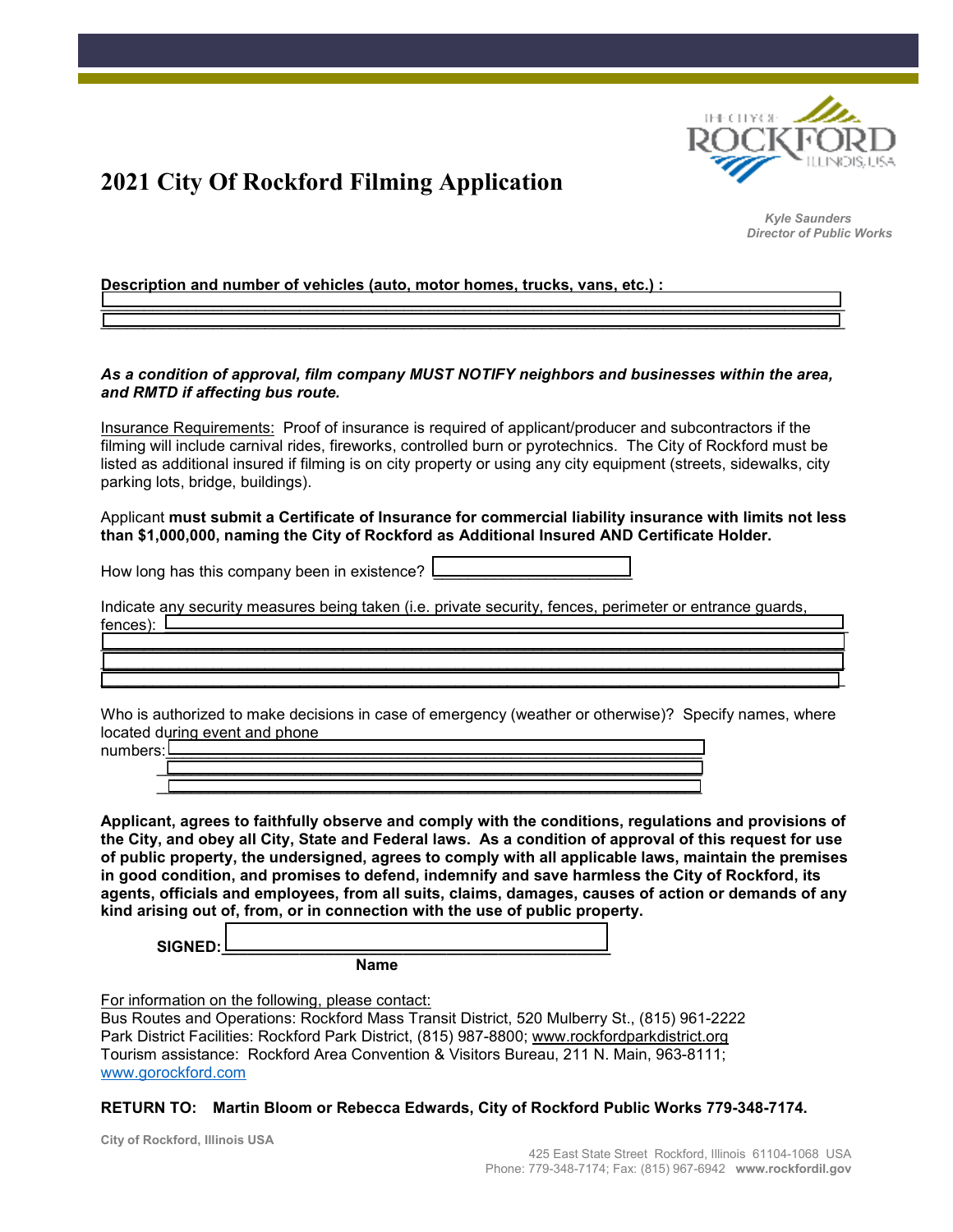

*Kyle Saunders Director of Public Works*

### **PROCEDURES FOR FILMING:**

- 1. Call to determine what permits, if any, are required. We will need to discuss all aspects of your planned activities, including schedules, locations, parking requirements, traffic control, special effects, etc. Please begin these initial discussions as early as possible. Certain requests may be denied depending on location, risk, conflict with other events, or available manpower/equipment.
- 2. Complete the Filming Application and submit a Certificate of Insurance naming the City of Rockford as additional insured if needed. Additional permits may need to be obtained depending on activities and location.
- 3. The Mayor's Office of Tourism, Culture & Special Events will work with the filming company and city departments to determine any necessary support services needed. Filming company will be billed for such services, including police or fire manpower, police or fire apparatus, barricades and signage. Filming company may be billed for any cleaning required before or after filming and any damage to city property.
- 4. After approval from this office, notify the neighborhood and/or businesses within 300 feet.
- 5. Notify the city of any advance group coming to scout or prepare sites.
- 6. Obtain approval for any changes in schedule or location.
- 7. Pay any fees within 30 days of receipt of billing.

#### **GENERAL CONDITIONS OF FILMING PERMITS:**

#### **Permittee agrees to:**

- 1. Indemnify, defend and hold harmless the City of Rockford from and against any and all liabilities, and execute indemnification agreement.
- 2. Maintain and provide the City of Rockford with evidence of comprehensive general liability insurance to include Worker's Compensation and Auto Coverage, naming the City of Rockford as additional insured if any filming or storage will occur on public property or buildings owned by the City of Rockford.
- 3. Comply with all applicable laws.
- 4. Maintain premises in good condition, and return them to the condition that they were prior to use. All trash relating to the filming must be removed.
- 5. Any signs erected or removed as part of the filming activities must be put back in their original condition upon completion of the project.
- 6. Notify all neighbors (residential or commercial) within 300 feet of any location, at least three (3) days prior to filming by a written letter or flyer. Please leave the letter at the front door where it won't blow away if no one is home, do not place it in the mailbox since this is a violation of federal law.
- 7. Completely describe:
	- All filming locations
	- All filming activities
	- Construction and strike down plans
- 8. Obtain parking approval for parking of all vehicles.
- 9. Not block access for emergency vehicles. All equipment must be kept clear of fire lanes and exits.
- 10. Maintain adequate clearance of any driveways and intersections.
- 11. Obtain approval before any stopping of traffic or closing any streets or lanes.
- 12. Not remove any vegetation or trees from public property.
- 13. Dispose of all trash generated by catering, craft service, construction and strike.<br>14. Remove any signage posted for company purposes.
- Remove any signage posted for company purposes.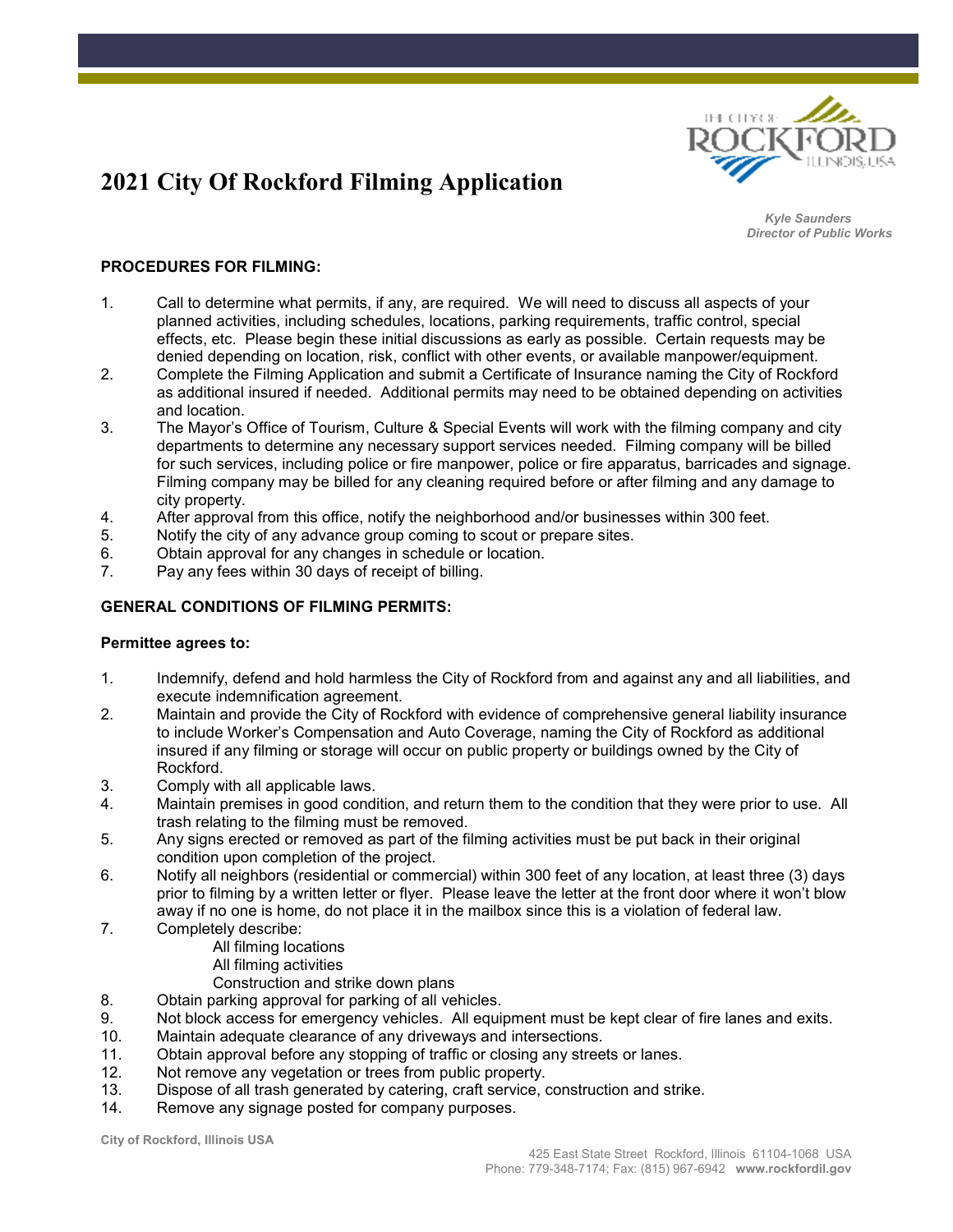

*Kyle Saunders Director of Public Works*

15. Not trespass onto private or public property without prior permission.

Gunfire, blank fire, bull horns, sirens or public address systems are not permissible without prior approval.

If policies are violated, the permit may be revoked. In the event that an authorized representative of the City of Rockford determines that activities are being conducted by the Permittee endangers the health and safety of any person, or will cause damage to any real property, the City may suspend or cancel the Permit. The City reserves the right to cancel this Permit at any time without incurring any liability to the Permittee whatsoever.

Revised 12/31/20

**City of Rockford, Illinois USA**